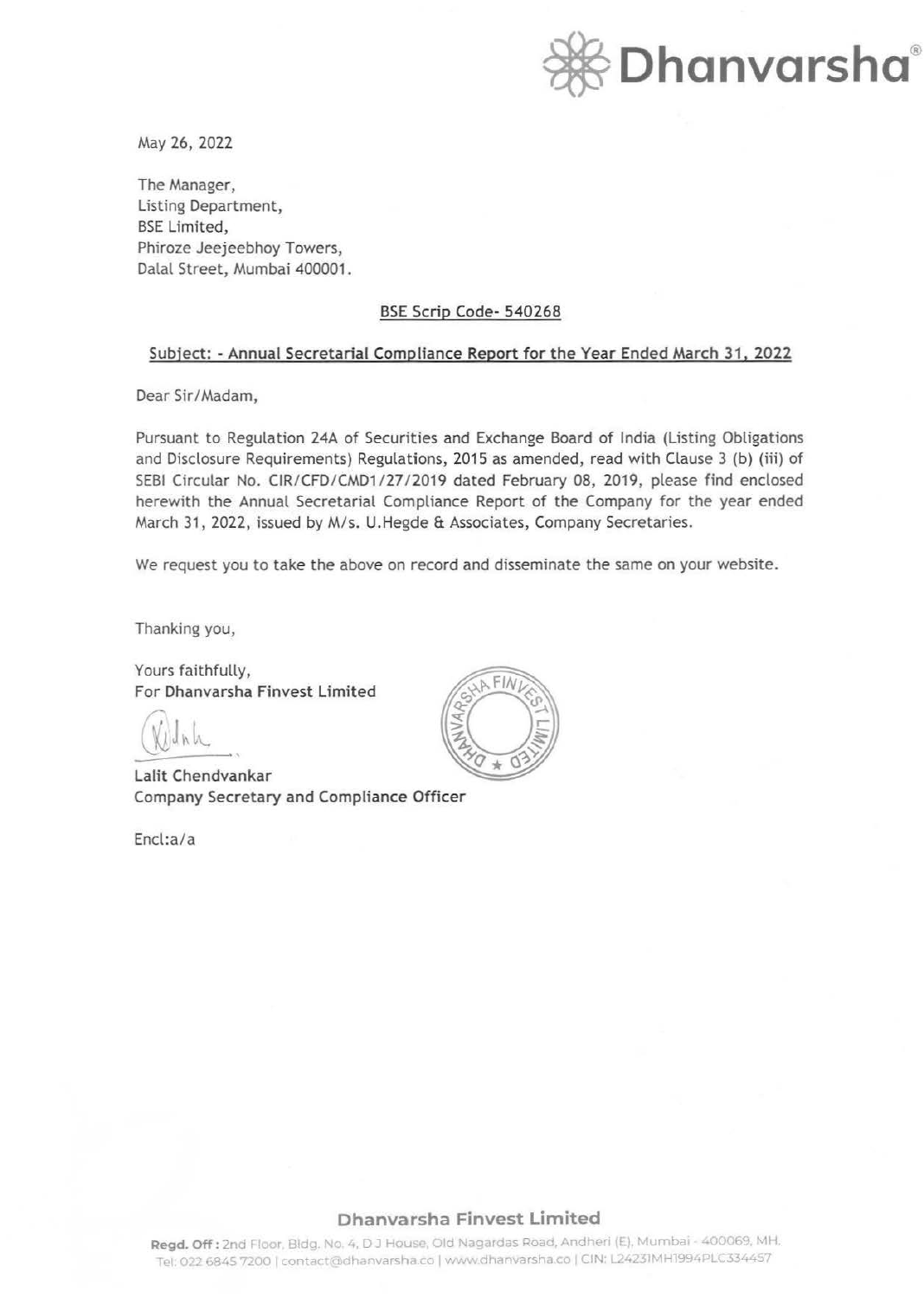# *1J.:J{E(j1JE* **&** *.JlSSOCI.JlTES*  COMPANY SECRETARIES

### **SECRET ARIAL COMPLIANCE REPORT OF DHANV ARSHA FINVEST LIMITED**  (CIN-**L24231MH1994PLC334457) FOR THE YEAR ENDED MARCH 31,** 2022

I have examined:

- (a) all the documents and records made available to me and explanation provided by Dhanvarsha Finvest Limited("the listed entity"),
- (b) the filings/ submissions made by the listed entity to the stock exchanges,
- (c) website of the listed entity,
- ( d) any other document/ filing, as may be relevant which has been relied upon to make this certification,

for the year ended March 31, 2022 ("Review Period") in respect of compliance with the provisions of:

- (a) the Securities and Exchange Board of India Act, 1992 ("SEBI Act") and the Regulations, circulars, guidelines issued thereunder; and
- (b) the Securities Contracts (Regulation) Act, 1956 ("SCRA"), rules made thereunder and the Regulations, circulars, guidelines issued thereunder by the Securities and Exchange Board of India("SEBI");

The specific Regulations, whose provisions and the circulars/ guidelines issued thereunder, have been examined, include:-

- (a) Securities and Exchange Board of India (Listing Obligations and Disclosure Requirements) Regulations,2015;
- (b) Securities and Exchange Board of India (Issue of Capital and Disclosure Requirements) Regulations,2018;
- (c) Securities and Exchange Board of India (Substantial Acquisition of Shares and Takeovers) Regulations,2011;
- (d) Securities and Exchange Board of India (Buyback of Securities) Regulations,2018; *(Not Applicable during the review period)*
- (e) Securities and Exchange Board of India (Share Based Employee Benefits) Regulations,2014 & Securities And Exchange Board Of India (Share Based Employee Benefits And Sweat Equity) Regulations, 2021
- (f) Securities and Exchange Board of India (Issue and Listing of Non-Convertible Securities) Regulations, 2021;
- (g) Securities and Exchange Board of India (Prohibition of Insider Trading) Regulations,2015;
- (h) Securities and Exchange Board of India (Depositories and Participants) Regulations, 2018

and circulars/ guidelines issued thereunder;

and based on the above examination, I hereby report that, during the Review Period:

(a) The Company has complied with the provisions of the above Regulations and circulars/ guidelines issued thereunder, except in respect of matters specified below:-

B-401,JANKI NIWAS, SHREE RAMBLAKDAS NAGRI CHS, TAPOVAN, MALAD(E), MUMBAI 400097 Mobile No: 09226206821/08454826250, website: www.csuhegde.in email: uhegdeassociates@gmail.com /umashankar@csuhegdc.in.

UMASHANKAR == <sup>Digitalis signed by<br>KRISHNA HEGDE Defection as a heath life of</sup>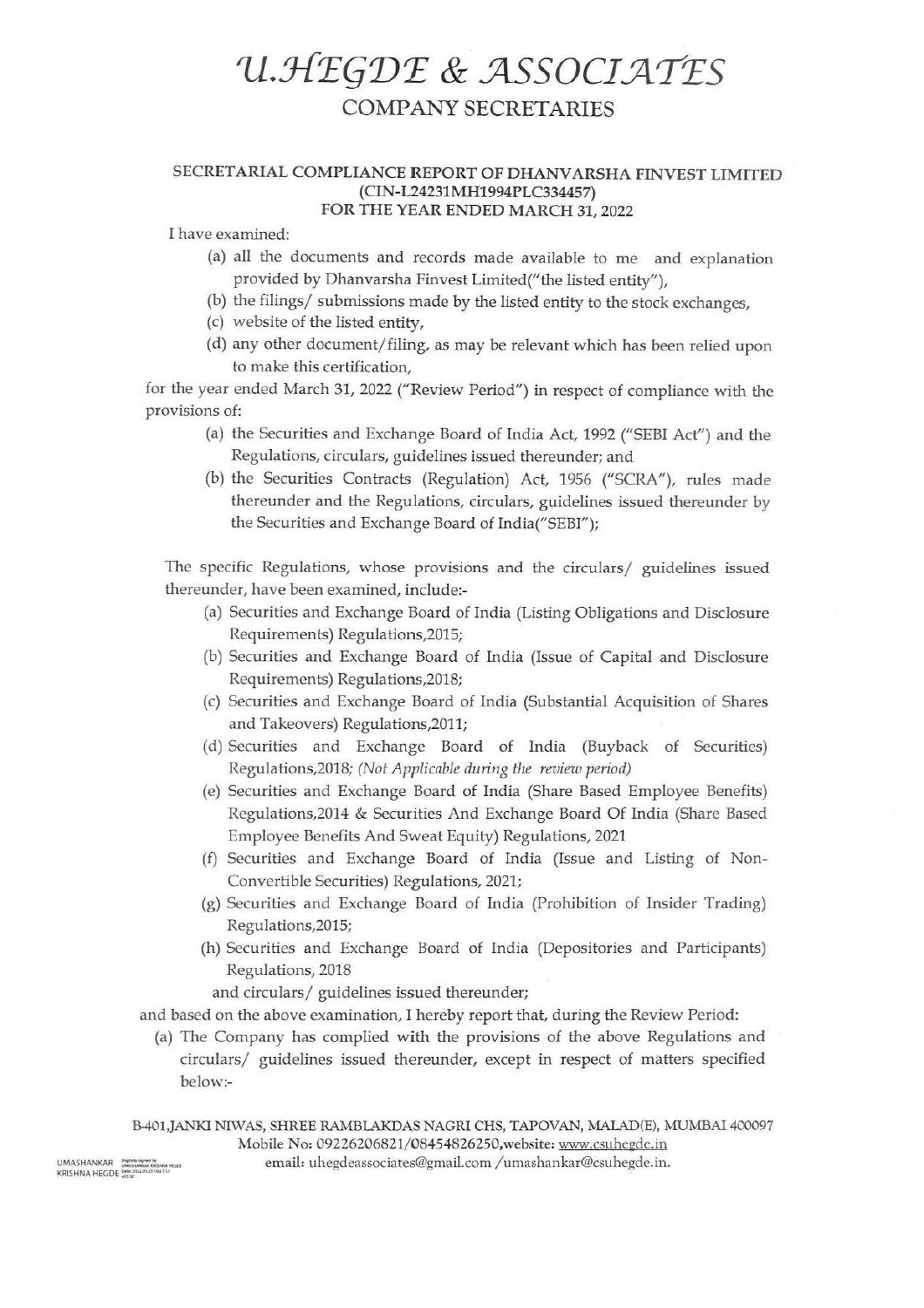U.HEGDE & ASSOCIATES **COMPANY SECRETARIES** 

| Sr.          | Compliance Requirement Deviations                                                                                                                                                                                                                                                                                                                                                                                                                                                                                                                                                                                                                                                                                                                                                                                                                                                                                                                                                                                                                                                 |                                                                                     | Observations/                                                                                                                                                                                                                                                                                                                                                                                                 |
|--------------|-----------------------------------------------------------------------------------------------------------------------------------------------------------------------------------------------------------------------------------------------------------------------------------------------------------------------------------------------------------------------------------------------------------------------------------------------------------------------------------------------------------------------------------------------------------------------------------------------------------------------------------------------------------------------------------------------------------------------------------------------------------------------------------------------------------------------------------------------------------------------------------------------------------------------------------------------------------------------------------------------------------------------------------------------------------------------------------|-------------------------------------------------------------------------------------|---------------------------------------------------------------------------------------------------------------------------------------------------------------------------------------------------------------------------------------------------------------------------------------------------------------------------------------------------------------------------------------------------------------|
| No.          | (Regulations/circulars/guide<br>lines including specific<br>clause)                                                                                                                                                                                                                                                                                                                                                                                                                                                                                                                                                                                                                                                                                                                                                                                                                                                                                                                                                                                                               |                                                                                     | Remarks<br>of<br>the<br>Practicing<br>Company<br>Secretary                                                                                                                                                                                                                                                                                                                                                    |
| $\mathbf{1}$ | Reg 25 (6) of SEBI (Listing An Independent Based on the information<br>Obligations and Disclosure Woman Director of explanations provided to<br>Requirements)<br>Regulations, 2015 requires the resigned with effect the process of appointing<br>Company to<br>Independent Director who has and was not Independent director in<br>resigned at the earliest but not appointed within the order to comply with the<br>later than the immediate next timeline prescribed provisions<br>meeting of the board of under Regulation (Listing Obligations and<br>directors or three months from 25(6) of SEBI (Listing Disclosure<br>the date of such vacancy, Obligations and Requirements)<br>whichever is later.<br>Further w.e.f January 1,2022 Regulations, 2015.<br>the above requirement was<br>revised and the time limit for The Company has management for being<br>replacing the Independent appointed a new appointed<br>Director who had resigned Independent Woman Independent<br>was fixed as 3 months from Director w.e.f March informed the Company<br>date of vacancy | replace an from October 30,2021 another<br>Disclosure<br>Requirements)<br>30, 2022. | the Company had me, the Company was in<br>Woman<br>of SEBI<br>Regulations,<br>2015.<br>However, since<br>the<br>candidate who was<br>shortlisted<br>by<br>as<br>an<br>Director<br>on a shorter notice about<br>her being unavailable<br>due<br>other<br>to<br>commitments,<br>the<br>Company was unable to<br>comply with<br>the<br>required timelines for<br>appointment of a woman<br>Independent Director. |

- (b) The listed entity has maintained proper records under the provisions of the above Regulations and circulars/ guidelines issued thereunder insofar as it appears from my examination of those records.
- (c) The following are the details of actions taken against the listed entity/ its promoters/ directors/ material subsidiaries either by SEBI or by Stock Exchanges (including under the Standard Operating Procedures issued by SEBI through various circulars) under the aforesaid Acts/ Regulations and circulars/ guidelines issued thereunder: N.A

| Sr.<br>No. | Action taken by | Details of<br>violation | Details of<br>action taken<br>E.g. fines,<br>warning letter,<br>debarment, etc. | Observations/<br>remarks of the<br>Practicing<br>Company<br>Secretary,<br>if any. |
|------------|-----------------|-------------------------|---------------------------------------------------------------------------------|-----------------------------------------------------------------------------------|
|            | N.A             |                         |                                                                                 |                                                                                   |

(d) The listed entity has taken the following actions to comply with the observations made in previous reports:-

**UMASHANK** AR KRISHNA **HEGDE**